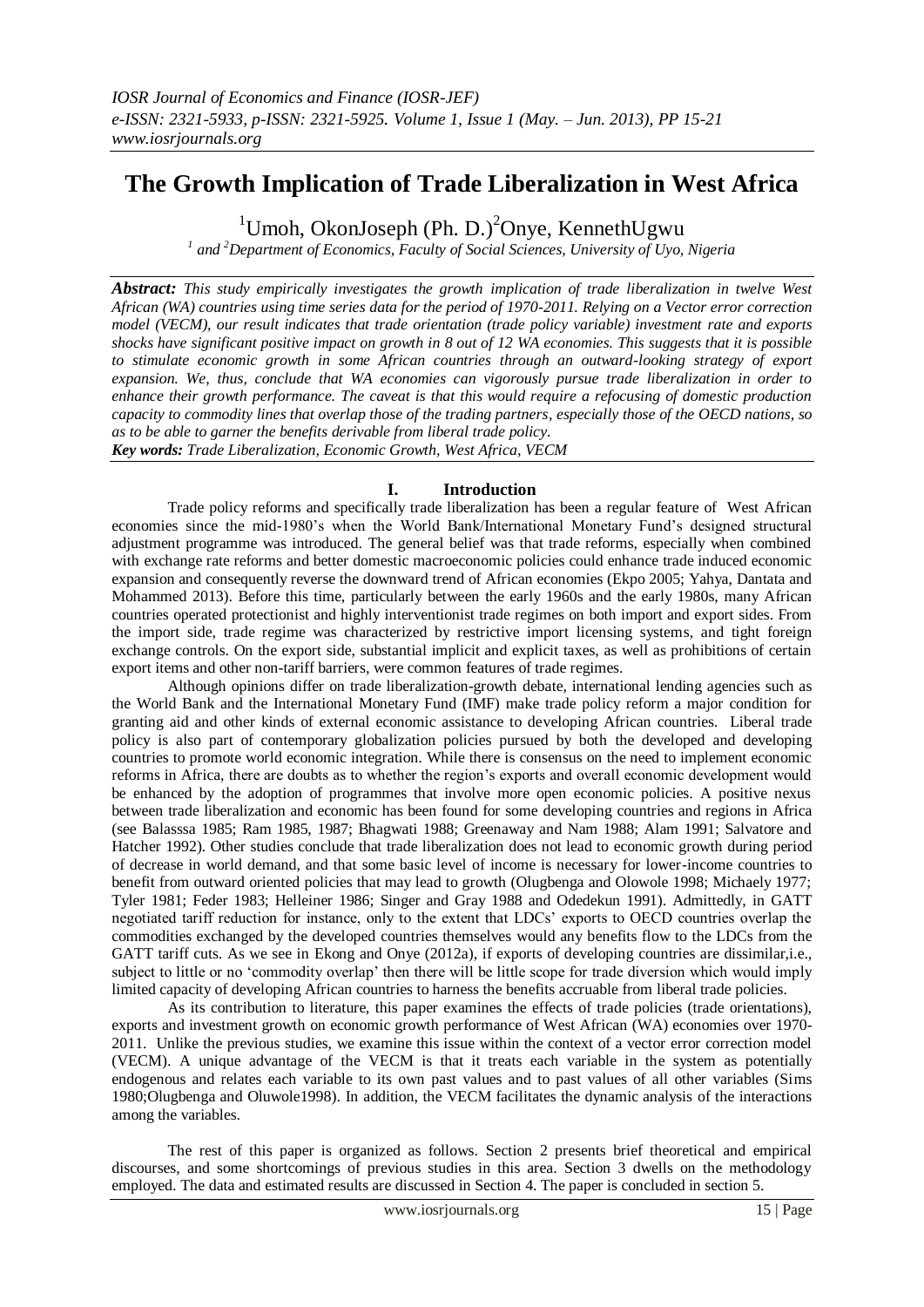## **II. A Brief Theoretical and Empirical Discourse**

As we see in Olugbenga and Oluwole (1998), most previous investigations of the exports-growth linkage in developing countries employed the augmented production function of the type formulated by Balassa (1978) and Feder (1983). In the augmented production function, real output is specified as a function of capital and labor, and other macroeconomic variables such as **exports** and **industrial production**. A positive correlation between export growth and real output growth is then taken as an indication of the contributions of export-oriented policies to economic growth. Studies by Little et al. (1970), Michalopoulos and Jay (1973), Krueger (1978), Feder (1983), Kavoussi (1984), Balassa (1985), Ram (1987), and Singer and Gray (1988), among others, used variants of this output growth specification for various developing countries and regions. They concluded that export growth promotes economic growth. Inferences based on the regression from the augmented production function have been challenged by a number of studies. First, Bhagwati (1988) argued that the results of the regressions do not answer **t**he question of whether or not the export promotion (EP) strategy is growth inducing. According to Bhagwati (1988) it is necessary to identify whether the superior export growth rates or higher export magnitudes belong to the EP countries. Second, Sheehey (1993) argued that the regression used in most of these studies involves a built-in correlation because exports are a component of GDP. To correct for the shortcomings inherent in these studies, some recent studies have used an index of trade orientation (trade policy variables)because it provides for a comprehensive determination of the impact of trade policy regimes on output growth in developing countries (see Moon 1997; Olugbenga and Oluwole 1998). Basically, the index combines several qualitative and quantitative indicators**.** These indicators take into consideration the effective rates of protection, reliance on direct import controls, use of export incentives, and the degree of exchange rate overvaluation. More importantly, the indicators enable countries to be classified into one of four classes of trade orientation: strongly outward-oriented, moderately outward-oriented, moderately inward-oriented, and strongly inward-oriented(see Moon 1997 for an exposition and country-classification). In their study, Salvatore and Hatcher (1992) used these classifications to evaluate the economic performance of 26 countries. They found partial support for the hypothesis that outward orientation leads to more efficient use of resources and growth. The problem with some of the more recent and previous studies in this area is that their conclusions are based on non-stationary data. It is quite clear from the empirical literature that the application of conventional econometric techniques to non-stationary (integrated) time series can give rise to misleading results and erroneous inferences (Sims et al.1990).

This study employs country-specific analysis as cross-country regressions are misleading since they do not reveal country-specific characteristics. Models that use cross-country data in this area are based on the implicit assumption that developing counties share common characteristics: low per capita income, reliance on imported technology and capital goods and the fact that these economies are largely agrarian, among others. While this may be true to a certain degree, the enormous diversity among WA economies in terms of economic, institutional, political and financial structures suggests that they differ in their exposure to economic problems and in their stabilization experiences. Most importantly, the developing countries differ in their reactions to economic shocks (Ekong and Onye, 2012b). Thus, the differences among WA countries suggest the importance and need for country-specific analysis over cross-country analysis. This is particularly important to ensure that country-specific economic policies are properly focused.

## **III. Methodology**

The methodology adopted for this study follows the augmented production function due to Balassa (1978), Feder (1983), Ram (1987) and more recently, Olugbenga and Oluwole 1998. As a country-specific analysis, we focus on the interactions among these variables in individual countries. In fellowship with Olugbenga and Oluwole 1998, we expand upon the growth equation by including trade policy variables to capture the effects of trade orientations. The presence of both exports and trade policy variables in the same regression provides us with a useful reference for discussing the causal impacts of export earnings and trade orientations on real output growth rates.

For this study, the real output growth equation is expressed as:

Y= αo + α1EG + α2TP + α3K + ϵ---------------------------------(1)

(Where Y is real output defined as real gross domestic product per capita; EG is real exports measured as the ratio of merchandise exports to real GDP; K is investment rate measured as the ratio of gross domestic investment to GDP; and TPis the world Bank's index of trade orientation/policy dummy).

Based on the World Bank (various years) index of trade orientation, we compute a series of trichotomous trade policy *(TP)* dummy variables to represent the trade policy regimes. We let *TP=*1 for strongly and moderately outward orientation, *TP=0* for moderately inward orientation, and *TP=-*1 for strongly inward orientation (Olugbenga and Oluwole 1998; Moon 1997). This allows us to evaluate the separate impact of trade orientations on growth rates. The VECM is on annual time series for 1970-2011 for 12 WA economies for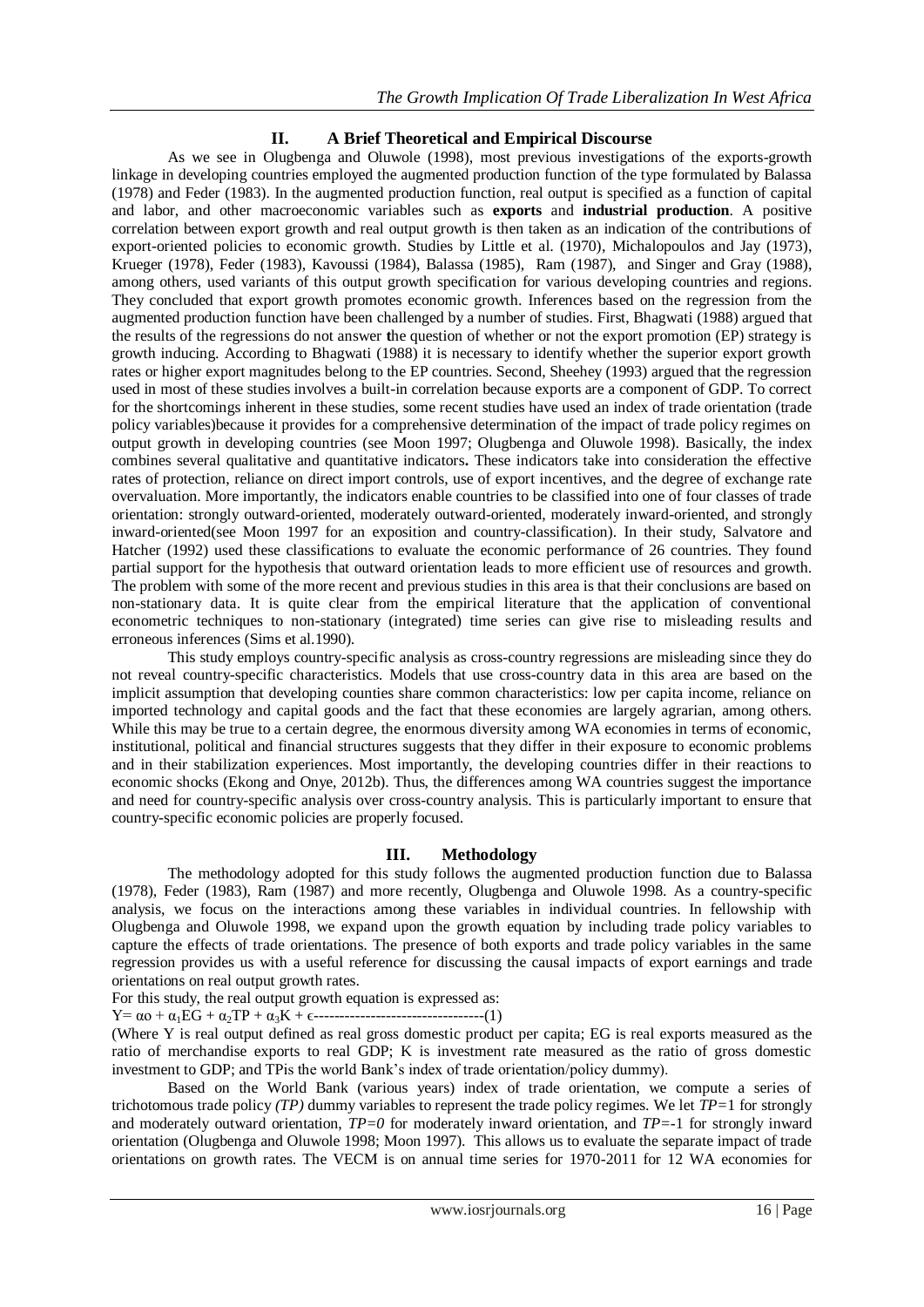which information on trade orientation is provided from the World Bank study (see table 1 for the list of countries).

To ensure proper model specification and to reduce the possibility of arriving at spurious regression results, we examine the time series properties of the data using the Augmented Dickey Fuller test for a unit root and conduct a model diagnostic test for a long-run equilibrium relationship among our variables by employing Johansen and Juselius(1990) Maximum Likelihood test for cointegration. An augmented Dickey-Fuller (ADF) test for unit roots revealed that all of the log-level variables are integrated I (l), or are non-stationary but become integrated after first differencing. It has long been recognised that failure to account for cointegration would cause misspecification if the variables are cointegrated, and this might undermine the validity of the parameter estimates (Engle and Granger, 1987). The Johansen and Juselius (1990) maximum likelihood test procedure is preferred because it identifies the number of cointegrating vectors between the non-stationary level variables in the context of a vector error-correction model (VECM). The VECM is basically a vector autoregression (VAR) model in error correction form. In a system with two or more variables, a VECM, like the VAR model, treats each variable as potentially endogenous and relates the change in one variable to past equilibrium errors and to past changes in all variables in the system. The error correction (EC) term is the residual lagged one period derived from the estimated long-term cointegration relationship in equation (1).

The VECM is, thus, specified as follows

 $\Delta Y_t = \beta_0 + \sum_{i=1}^m \beta i \Delta Y_{t-i} + \sum_{i=1}^n \pi i \Delta E P_{t-i} + \sum_{i=1}^p \Psi i$  $_{i=1}^{p}$  **Ψ**iΔ**K**<sub>t-i</sub> + **℧**TP +  $\Theta$ EC<sub>t-1</sub>+ **u**<sub>t</sub> -----(2) The variables are as earlier defined in equation 1.

#### **IV. Data And Estimated Results**

The data used for this study are sourced from World Bank's World Development Indicators and Global Development Finance, and IMF's International Financial Statistics (IFS). All variables, except trade orientation, are used in their log form to correct for possible non-linearity. Table 1 reports the Eigen values and the likelihood ratio statistics which help us to determine the number of cointegrating vectors (k) using the Johansen-Juselius (1990) maximum likelihood approach. The null hypothesis of no cointegration (k=0) are tested against the alternative of  $k = 1$ ,  $k = 2$ ,  $k = 3$ , etc. Table 1 show that the null hypothesis of no cointegration (k=0) is rejected at the 5% significance level. Since the likehood ratio statistics for  $k=1$  are all greater than the 5% critical value for all countries except Liberia and Nigeria, the hypothesis that there is at least onecointegrating relation are also rejected. Overall, the results show that there may be up to three cointegrating vectors among the variables for most WA economies. This is further reinforced by the sharp fall in the Eigen value statistic for k←3 (for most WA economies) which suggests that it is not necessary to search for a third vector between the series(Olugbenga and Oluwole 1998). We accept  $k=2$  which lead us to conclude that real output, export, investment growth and trade policies in each economy has at least two cointegrating vectors. Having determined the optimal lags in the VECM, the resulting equations are estimated as a joint system.

Because the usefulness of VECM for policy analysis is conditional on their lag structure, we statistically determine the optimal lag order on each variable by minimizing Akike's Final Prediction Error (FPE) (Akaike, 1969) following Hsiao (1987) and Olugbenga and Oluwole (1998). In the passing, one way to evaluate the coefficient estimates of the VECM is to examine the short run dynamics among the variables through the signs on the estimated lagged coefficients. This study makes use of an additional technique, namely, the variance decomposition which allocates the forecast error variance associated with each variable into that proportion attributable to its own innovations (residuals) and other innovations in all other variables in the VECM. Table 2 presents the coefficient estimates of equation 2 together with some summary statistics. To simplify the economic explanation of the short-run dynamics in the VECM, we sum the lagged coefficients of each variable and test for joint significance at 5% level.

Given the result in table 2, we use Nigeria for the purpose of illustration. The result for Nigeria show that the short-run dynamics of real output growth are best captured by a model which includes the first and second lags of exports (EP), but we report all of the lag coefficients under the single line **∑EP**. The diagnostic statistics show that the models explain relatively large proportions of the variations in economic growth across WA economies. The adjusted  $\mathbb{R}^2$  values ran from 40% in Cote d'Ivoire (CIV)to 70% in Mali. The  $\mathbb{R}^2$  values, coupled with the small values of standard errors, suggest that the models fit the data quite well and could be utilized for policy analysis. Given the satisfactory performance of the error correction models, we turn to a discussion of the estimated coefficients. The coefficients of the error correction terms  $(EC_{t-1})$  have negative signs as expected, but more importantly, they are statistically significant at the conventional level. This implies that real output adjusts to long-run equilibrium as represented by the structure of the cointegration regression specified in equation 1.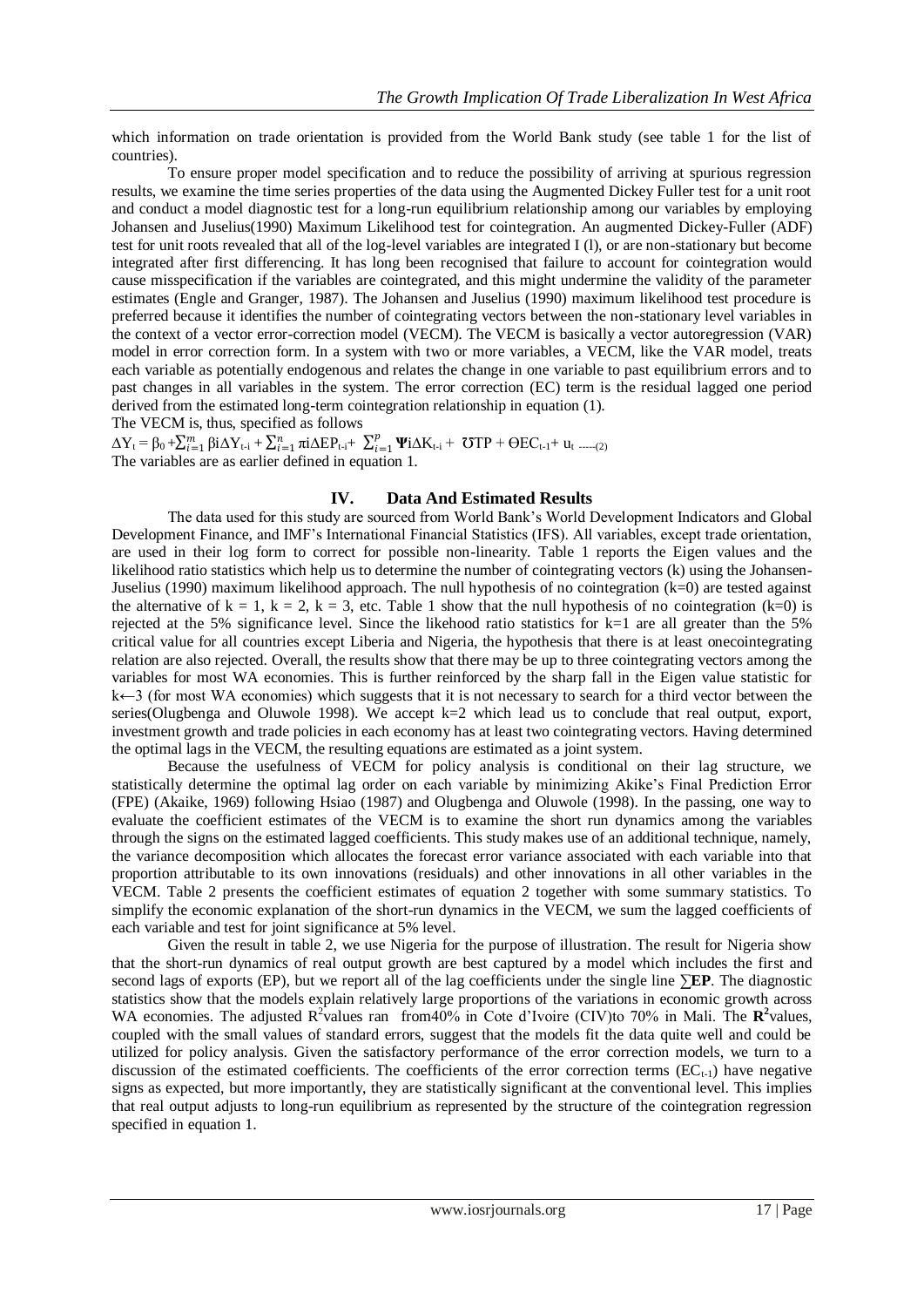| Cointegration LR test based on the Maximum Eigen values of the stochastic matrix, Y, EP, K. TP |       |                    |             |                     |                |                |  |  |
|------------------------------------------------------------------------------------------------|-------|--------------------|-------------|---------------------|----------------|----------------|--|--|
| Country                                                                                        | Eigen | Null               | Alternative | Likelihood<br>ratio | 5%<br>critical | 1%<br>critical |  |  |
|                                                                                                | Value |                    |             | statistic           | value          | value          |  |  |
| Benin                                                                                          | 0.26  | $K = 0$            | $K = 0$     | $61.2*$             | 55.32          | 59.23          |  |  |
|                                                                                                | 0.34  | $k$ $-1$           | $K = 1$     | $39.2*$             | 37.5           | 39.25          |  |  |
|                                                                                                | 0.34  | $k$ $\leftarrow$ 2 | $K = 2$     | 18.5**              | 16.35          | 20.5           |  |  |
|                                                                                                | 0.12  | $k \leftarrow 3$   | $K = 3$     | 2.97                | 4.45           | 5.96           |  |  |
|                                                                                                |       |                    |             |                     |                |                |  |  |
| Burk. Faso                                                                                     | 0.68  | $K = 0$            | $K = 0$     | 98.5*               | 64.8           | 68.9           |  |  |
|                                                                                                | 0.24  | $k$ $\leftarrow$ 1 | $K = 1$     | $70.4*$             | 54.2           | 67.1           |  |  |
|                                                                                                | 0.56  | $k$ $\leftarrow$ 2 | $K = 2$     | 62.78*              | 43.12          | 58.0           |  |  |
|                                                                                                | 0.15  | $k \leftarrow 3$   | $K = 3$     | 1.45                | 3.02           | 5.32           |  |  |
| Cape Verde                                                                                     | 0.98  | $K = 0$            | $K = 0$     | 68.7*               | 53.12          | 66.34          |  |  |
|                                                                                                | 0.29  | $k$ $\leftarrow$ 1 | $K = 1$     | 46.34*              | 38.23          | 43.32          |  |  |
|                                                                                                | 0.51  | $k$ $\leftarrow$ 2 | $K = 2$     | 30.36**             | 27.53          | 40.53          |  |  |
|                                                                                                | 0.16  | $k \leftarrow 3$   | $K = 3$     | 19.45               | 23.6           | 28.64          |  |  |
| Cote d'Ivoire                                                                                  | 0.77  | $K = 0$            | $K = 0$     | 78.9*               | 60.4           | 72.45          |  |  |
|                                                                                                | 0.87  | $k$ $\leftarrow$ 1 | $K = 1$     | 66.89**             | 59.43          | 67.6           |  |  |
|                                                                                                | 0.44  | $k \leftarrow 2$   | $K = 2$     | 30.54               | 43.7           | 45.76          |  |  |
|                                                                                                | 0.11  | $k \leftarrow 3$   | $K = 3$     | 21                  | 34.5           | 37.98          |  |  |
| Gambia                                                                                         | 0.82  | $K = 0$            | $K = 0$     | $67.2*$             | 46.54          | 56.28          |  |  |
|                                                                                                | 0.67  | $k$ $\leftarrow$ 1 | $K = 1$     | $37.2*$             | 36.67          | 45.45          |  |  |
|                                                                                                | 0.49  | $k \leftarrow 2$   | $K = 2$     | $19.5***$           | 16.76          | 20.96          |  |  |
|                                                                                                | 0.19  | $k \leftarrow 3$   | $K = 3$     | 3.97                | 4.87           | 5.98           |  |  |
| Guinea                                                                                         | 0.72  | $K = 0$            | $K = 0$     | $61.2*$             | 56.89          | 59.34          |  |  |
|                                                                                                | 0.56  | $k$ $\leftarrow$ 1 | $K = 1$     | $39.2*$             | 32.76          | 38.12          |  |  |
|                                                                                                | 0.73  | $k \leftarrow 2$   | $K = 2$     | 18.5**              | 16.7           | 27.98          |  |  |
|                                                                                                | 0.04  | $k \leftarrow 3$   | $K = 3$     | 2.97                | 3.45           | 8.48           |  |  |
| Guinea Bissau                                                                                  | 0.83  | $K = 0$            | $K = 0$     | 78.9*               | 56.7           | 60.45          |  |  |
|                                                                                                | 0.59  | k←1                | $K = 1$     | 66.89**             | 46.8           | 67.98          |  |  |
|                                                                                                | 0.82  | $k$ $-2$           | $K = 2$     | 30.54               | 40.6           | 50.97          |  |  |
|                                                                                                | 0.52  | $k \leftarrow 3$   | $K = 3$     | 21                  | 25             | 29             |  |  |
| Mali                                                                                           | 0.73  | $K = 0$            | $K = 0$     | 68.7*               | 53.12          | 67.34          |  |  |
|                                                                                                | 0.86  | $k$ $\leftarrow$ 1 | $K = 1$     | 46.34*              | 38.23          | 39.87          |  |  |
|                                                                                                | 0.49  | $k \leftarrow 2$   | $K = 2$     | 30.36**             | 27.53          | 31.28          |  |  |
|                                                                                                | 0.00  | $k \leftarrow 3$   | $K = 3$     | 19.45               | 23.6           | 24.98          |  |  |
| Niger                                                                                          | 0.73  | $K = 0$            | $K = 0$     | $69.7*$             | 66.98          | 68.97          |  |  |
|                                                                                                | 0.86  | $k$ $\leftarrow$ 1 | $K = 1$     | 47.34*              | 44.87          | 46.98          |  |  |
|                                                                                                | 0.12  | $k \leftarrow 2$   | $K = 2$     | 23.4                | 24.65          | 34.87          |  |  |
|                                                                                                | 0.43  | $k \leftarrow 3$   | $K = 3$     | 13.87               | 15.76          | 17.97          |  |  |
| Nigeria                                                                                        | 0.82  | $K = 0$            | $K = 0$     | 87.98*              | 76.98          | 80.65          |  |  |
|                                                                                                | 0.26  | $k$ $\leftarrow$ 1 | $K = 1$     | 51.2                | 60.34          | 63.78          |  |  |
|                                                                                                | 0.78  | $k$ $\leftarrow$ 2 | $K = 2$     | 34.12               | 40.65          | 53.87          |  |  |
|                                                                                                | 0.23  | $k \leftarrow 3$   | $K = 3$     | 13.67               | 20.89          | 26.87          |  |  |
|                                                                                                |       |                    |             |                     |                |                |  |  |
| Senegal                                                                                        | 0.67  | $K = 0$            | $K = 0$     | 98.45*              | 60.87          | 69.78          |  |  |
|                                                                                                | 0.87  | $k$ $\leftarrow$ 1 | $K = 1$     | 87.56*              | 58.97          | 67.86          |  |  |
|                                                                                                | 0.23  | $k \leftarrow 2$   | $K = 2$     | 61.25**             | 52.67          | 63.76          |  |  |
|                                                                                                | 0.10  | $k \leftarrow 3$   | $K = 3$     | 37.23               | 38.79          | 42.50          |  |  |
|                                                                                                |       |                    |             |                     |                |                |  |  |
| Liberia                                                                                        | 0.49  | $K = 0$            | $K = 0$     | 76.98*              | 67.59          | 71.94          |  |  |
|                                                                                                | 0.91  | $k$ $\leftarrow$ 1 | $K = 1$     | 55.78               | 58.9           | 61.45          |  |  |
|                                                                                                | 0.98  | $k$ $-2$           | $K = 2$     | 40.34               | 47.98          | 51.78          |  |  |
|                                                                                                | 0.12  | $k \leftarrow 3$   | $K = 3$     | 3.87                | 5.85           | 6.87           |  |  |
|                                                                                                |       |                    |             |                     |                |                |  |  |

**Table 1 Cointegration Result (Johansen Maximum Likelihood Test)**

Note: \* and \*\* indicates significance at the 1% and 5% level, respectively.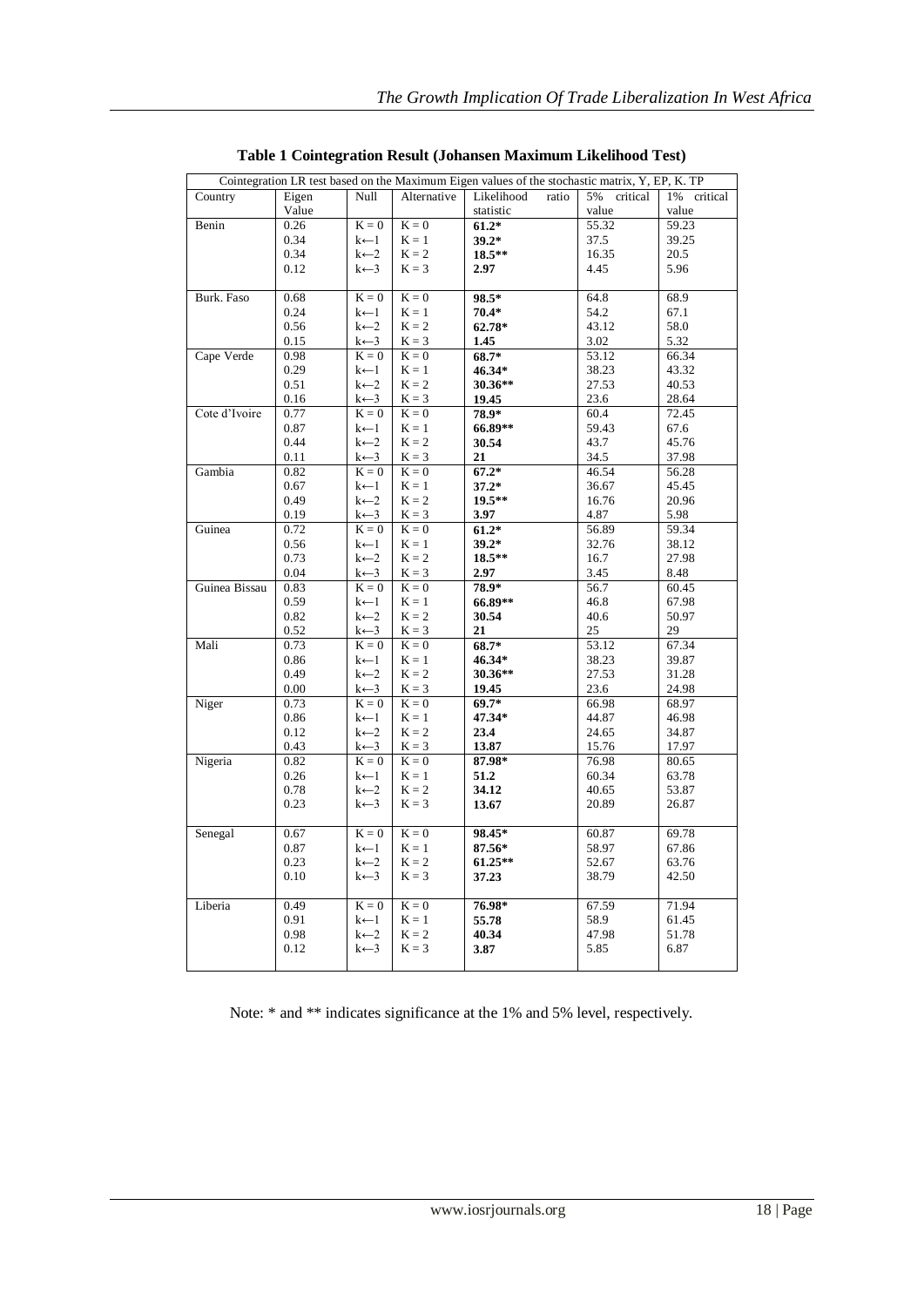| <b>COUNTRY</b> |              |            |            |             |                 |             |                |                                    |             |             |            |           |
|----------------|--------------|------------|------------|-------------|-----------------|-------------|----------------|------------------------------------|-------------|-------------|------------|-----------|
| Exp. Var       | <b>BENIN</b> | <b>BFA</b> | <b>CPV</b> | <b>CIV</b>  | GAM             | <b>GUN</b>  | <b>GUB</b>     | MALI                               | <b>NIGR</b> | <b>NIGA</b> | <b>SEN</b> | LIB       |
| $EC_{t-1}$     | $-0.1$       | $-0.1$     | $-0.21$    | $-0$        | $-0.1$          | $-0$        | $-0$           | $-0.5$                             | $-0$        | $-0.9$      | $-0.1$     | $-0.45$   |
|                | $(-4.31)$    | (-<br>3.49 | $(-3.7)$   | (-<br>(2.4) | $(-2.21)$       | (-<br>3.21) | $(-1.9)$       | (-<br>2.471)                       | $(-0.49)$   | $(-2.6)$    | $(-3.56)$  | $(-4.12)$ |
| $\sum Y$       | $-0.4$       | 0.2        | 1.01       | 0.6         | 0.87            | 0.6         |                | 0.6                                | 0.728       | 0.38        | 0.06       | 1.033     |
|                | $-1.79$      | 2.2        | 5.52       | 2.22        | 8.7             | (2.5)       | 4.9            | (5.5)                              | (2.92)      | (4.6)       | (0.567)    | (5)       |
| $\Sigma K$     | 0.2          | $-0.2$     | $-0.35$    | 0.18        | $-0.1$          | $-0$        | 0.1            | $-0.6$                             | 0.047       | 0.66        | $-0.1$     | 0.24      |
|                | (2.422)      | $(-2.2)$   | $(-2.2)$   | 2.4         | $( -$<br>1.004) | $(-1.4)$    |                | $(-2.9)$                           | 0.44        | 1.1         | $(-1.778)$ | (1.53)    |
| $\Sigma$ EP    | 0.04         | $-0.9$     | 0.44       | 0.11        | 0.06            | 0.3         | 0.3            | $-0.5$                             | 0.169       | 0.2         | 0.67       | 0.667     |
|                | 1.5          | $(-7.5)$   | 2.44       | 2.8         | 1.7             | 2.3         | 3.4            | $-7$                               | 0.34        | (3.5)       | 5.         | 4.13      |
| $\Sigma$ TP    | 0.28         | 0.16       | 0.78       | $-0.1$      | $-0.2$          | 0.5         | $\overline{0}$ | $-0.2$                             | $-0.323$    | 0.01        | 0.2        | 0.371     |
|                | 1.78         | 2.4        | 5.3        | (-<br>3.4)  | $(-1.34)$       | (3.3)       | 0.1            | $\overline{\phantom{a}}$<br>1.269) | $-1.29$     | 0.3         | (3.6)      | (1.3)     |
| Statistics:    |              |            |            |             |                 |             |                |                                    |             |             |            |           |
| Adj. $R^2$     | 0.46         | 0.6        | 0.6        | 0.40        | 0.52            | 0.41        | 0.5            | 0.67                               | 0.52        | 0.45        | 0.7        | 0.452     |
| s.d.           | 0.12         | 0.29       | 0.64       | 0.06        | 0.34            | 0.1         | 0.2            | 0.24                               | 0.112       | 0.08        | 0.22       | 0.44      |
| σ              | 0.391        | 0.19       | 0.09       | 0.06        | 0.66            | 0.23        | 0.17           | 0.1                                | 0.106       | 0.06        | 0.06       | 0.14      |

Table 2: Estimate of Error Correction Output Growth Models for 12 WA Economies

**R 2** is the coefficient of determination adjusted for degrees of freedom; t statistics are reported in parenthesis;**σ** is the standard error of the equation;**s.d.** is the standard error of the dependent variable.

The coefficient of Y is positive and significant at the 5% level for all of the countries, except for Benin and Senegal. For Benin, the parameter estimate of Y is negative and statistically insignificant. It is worth noting that our finding for Y is mixed but consistent with the results of previous and more recent models of this relationship. Whereas the coefficient of the investment growth (K) variable is positive and significant in Benin, it is positive but statistically insignificant in Guinea Bissau (GUB), Niger (NIGR), Nigeria (NIGA) and Liberia (LIB). On the other, the coefficient of investment growth (K) is negative and significant at the 5% in Burkina Faso (BFA), Cape Verde (CPV) and Mali. The positive association between investment rate and real output growth is consistent with the neoclassical growth theory. The mixed result shown by the relationship between economic growth and investment may be due to the reduction in investment as percentage of real GDP over the years in these countries. Furthermore, this may also be due to high level of subsidy and exchange rate benefits given to investors as governments attempt to artificially induce industrialization through import-substitution policies. For this study, the signs and the statistical significance of the coefficients on the export growth and trade policy variables are particularly important. Whereas the coefficients of the export growth are positive and statistically significant at the 5% level and better in Cape Verde (CPV), Cote d'Ivoire (CIV), Guinea (GUN), Guinea Bissau (GUB), Senegal (SEN), Nigeria (NIG) and Liberia (LIB), they are insignificant in Benin (BEN), Gambia (GAM) and Niger (NIGR). The coefficients show the wrong signs in Burkina Faso and Mali. This particular result suggests that whereas export exerts positive and significant influence on economic growth in some WA countries, it has negative or no influence in others. This result is not surprising if one considers the fact that WA economies are largely dependent on the exports of a few primary commodities that have limited domestic markets, and import practically all of the capital goods and inputs used in the production process. The finding that exports exert significantly positive influence on growth suggests that export-led growth is a feasible strategy for WA countries. With regard to the trade policies dummies, we find significantly positive effects of trade orientations on economic growth for four countries- BFA, CPV, GUN and SEN.

Overall, the results suggest that the contribution of export expansion to economic growth is apparently independent of each country's trade orientation. Most importantly, our empirical results support the hypothesis that trade liberalization, which incorporates domestic policy reforms that reduce domestic controls and regulations, can lead to a more efficient utilization of resources and foster sustained economic growth in developing WA countries.

The results of the decompositions of the forecast-error variances are reported in Table 3. Since our primary focus is on changes in economic growth that are likely to result from shocks to trade policies, exports, and investment, we present only the variance decomposition for the real output growth equation for 12 forecast horizons (full result are available on request). By showing the contribution of each shock (from trade policy, export growth and investment) to growth in real output, the variance decomposition gives an indication of which shock is more predominant in accounting for the variability in real output across WA economies (see Ekong and Onye 2012b). As an illustration, let us take the example of Cote d'Ivoire and Liberia that consistently maintained a strong outward-orientation according to the World Bank. The results of the variance decompositions shows that trade policies provide significant predictive power for real output growth. Overall,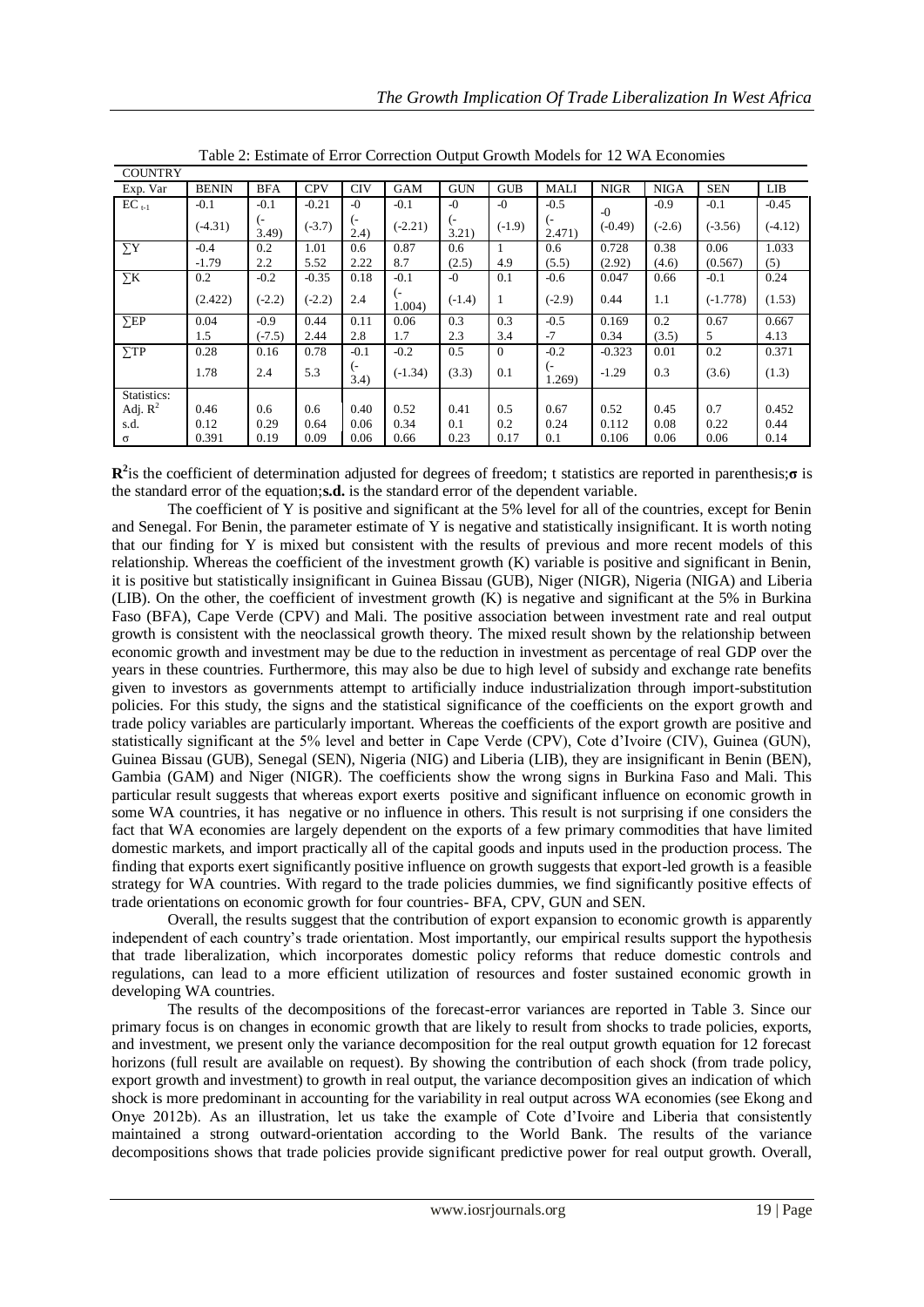the results of the variance decompositions show the relevance of the explanatory variables in explaining real output growth.

| Table 3 Forecast Error decomposition of real output growth |             |                  |                                            |       |       |       |  |  |
|------------------------------------------------------------|-------------|------------------|--------------------------------------------|-------|-------|-------|--|--|
|                                                            |             |                  | % of forecast var. explained by shocks to: |       |       |       |  |  |
| country                                                    | variance of | Forecast horizon | $\mathbf{V}$                               | EP    | K     | TP    |  |  |
| Benin                                                      | Y           | $\overline{4}$   | 83.88                                      | 56.21 | 0.67  | 9.23  |  |  |
|                                                            |             | 8                | 77.13                                      | 2.22  | 0.39  | 20.25 |  |  |
|                                                            |             | 12               | 74.85                                      | 51.29 | 0.34  | 23.5  |  |  |
| <b>BFA</b>                                                 | Y           | 4                | 84.63                                      | 6.11  | 2.5   | 6.76  |  |  |
|                                                            |             | 8                | 49.72                                      | 19.34 | 5.48  | 25.45 |  |  |
|                                                            |             | 12               | 36.42                                      | 24.67 | 4.83  | 34.09 |  |  |
| <b>CPV</b>                                                 | Y           | 4                | 64.43                                      | 81.07 | 18.39 | 16.12 |  |  |
|                                                            |             | 8                | 38.18                                      | 15.38 | 17.2  | 29.24 |  |  |
|                                                            |             | 12               | 40.16                                      | 10.69 | 22.44 | 26.72 |  |  |
| <b>CIV</b>                                                 | Y           | 4                | 13.01                                      | 30.51 | 12.59 | 43.89 |  |  |
|                                                            |             | 8                | 13.6                                       | 32.46 | 11.95 | 41.99 |  |  |
|                                                            |             | 12               | 14.17                                      | 32.47 | 11.83 | 41.53 |  |  |
| GAM                                                        | Y           | 4                | 62.61                                      | 70.1  | 27.54 | 9.75  |  |  |
|                                                            |             | 8                | 46.7                                       | 0.29  | 40.65 | 7.88  |  |  |
|                                                            |             | 12               | 39.93                                      | 0.65  | 47.21 | 4.71  |  |  |
| <b>GUN</b>                                                 | Y           | 4                | 18.19                                      | 24.84 | 20.06 | 13.71 |  |  |
|                                                            |             | 8                | 11.92                                      | 20.54 | 20.84 | 10.1  |  |  |
|                                                            |             | 12               | 12.16                                      | 19.96 | 21.44 | 4.78  |  |  |
| <b>GUB</b>                                                 | Y           | 4                | 49.37                                      | 1.96  | 48.04 | 2.55  |  |  |
|                                                            |             | 8                | 21.03                                      | 43.53 | 69.53 | 3.24  |  |  |
|                                                            |             | 12               | 11.98                                      | 3.22  | 73.93 | 1.41  |  |  |
| MALI                                                       | Y           | 4                | 85.84                                      | 50.48 | 12.88 | 7.88  |  |  |
|                                                            |             | 8                | 80.09                                      | 0.17  | 18.66 | 22.32 |  |  |
|                                                            |             | 12               | 78.29                                      | 30.11 | 20.92 | 3.26  |  |  |
| <b>NIGR</b>                                                | Y           | 4                | 62.01                                      | 6.62  | 5.33  | 2.82  |  |  |
|                                                            |             | 8                | 60.04                                      | 7.53  | 5.08  | 2.82  |  |  |
|                                                            |             | 12               | 58.52                                      | 44.88 | 4.89  | 22.32 |  |  |
| <b>NIGERIA</b>                                             | Y           | 4                | 82.76                                      | 4.71  | 6.68  | 20.25 |  |  |
|                                                            |             | 8                | 71.92                                      | 13.71 | 10.26 | 23.5  |  |  |
|                                                            |             | 12               | 72.35                                      | 10.1  | 11.63 | 6.76  |  |  |
| <b>SEN</b>                                                 | Y           | 4                | 76.44                                      | 4.78  | 17.59 | 25.45 |  |  |
|                                                            |             | 8                | 61                                         | 2.55  | 26.24 | 34.09 |  |  |
|                                                            |             | 12               | 58.96                                      | 3.24  | 22.32 | 5.48  |  |  |
| LIB                                                        | Y           | 4                | 72.55                                      | 1.41  | 83.26 | 4.83  |  |  |
|                                                            |             | 8                | 69.92                                      | 0.81  | 72.82 | 18.39 |  |  |
|                                                            |             | 12               | 69.61                                      | 0.56  | 52.82 | 17.2  |  |  |

Table 3: Forecast Error Decomposition of Real Output Growth

### **V. Conclusions**

Most existing studies of the export-growth nexus in developing countries have employed the growth rate of exports as proxies for trade policy. Michaely (1977), Bhagwati (1988) and Sheehey (1993) as cited in Olugbenga and Oluwole (1998) have argued that this approach leaves the link between trade policies orientations (trade policies) on real economic and real output growth undetermined. Taking into consideration most of the problems associated with previous studies, we use a more direct measure of trade policy compiled by the World Bank (growth rates of real output, trade policy, and exports) to investigate the short-run dynamics and long-run relationships among trade orientations, growth rates of exports, investment, and real output growth in 12 WA countries over 1970-2011. Relying on variance decompositions within the framework of VECM, our results show that changes in exports and trade policies have positive and lasting impact in 8 of the 12 WA economies. Although we focused on the effect of trade orientations (trade policies) on real output growth, our result are consistent with the export promotion hypothesis. The closed association among growth of real output, trade policy, export growth and investment suggest that it is possible to stimulate real output growth in WA through an outward –looking strategy of export expansion. The caveat is that this would require a refocusing of domestic production capacity to commodity lines that overlap those of the trading partners, especially those of the OECD nations, so as to be able to garner the benefits accruable from liberal trade reforms. This is particularly so because, if exports of developing countries are dissimilar,i.e., subject to little or no 'commodity overlap' with those of their major trading partners, then there will be little scope for '**trade diversion'**. This would imply limited capacity of developing WA countries to harness the benefits accruable from trade liberalization.